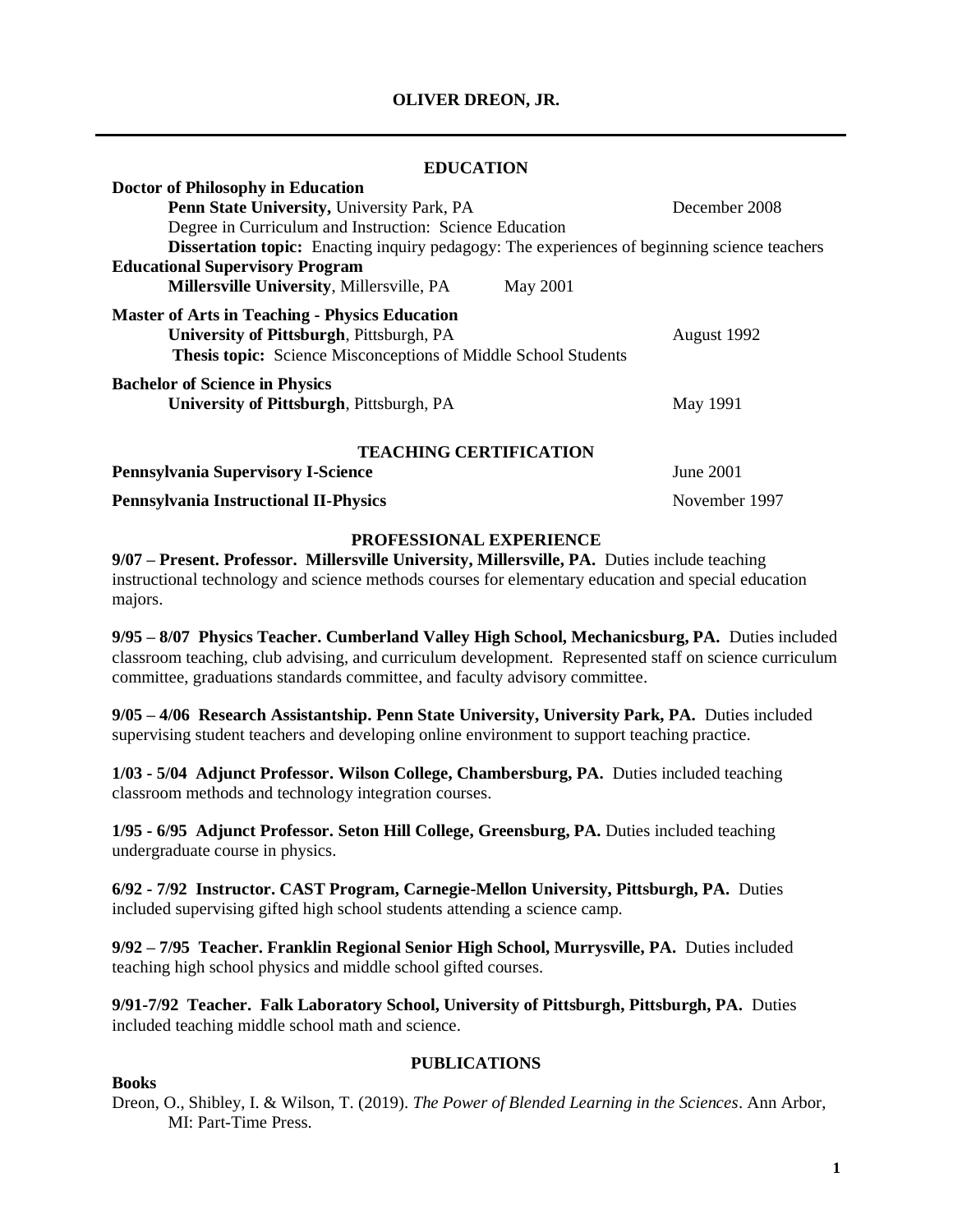- Dreon, O. & Polly, D. (2017). *Teacher education for ethical professional practices in the 21st Century.*  Hershey, PA: IGI Global.
- Marcum-Dietrich, N. & Dreon, O. (2008). *Authentic instruction with technology: A student-centered approach*. Dubuque, IA: Kendall-Hunt.

#### **Book Chapters**

- Zheng, R., Dreon, O. Wang, Y. & Wang, S. (2018). College Students' Perceptions on the Role of Digital Technology and Personalized Learning: An International Perspective in Zheng, R. (Eds.). *Digital Technologies and Instructional Design for Personalized Learning*. Hershey, PA: IGI Publications.
- Dreon, O. (2017). Developing professional ethics: A statewide curricular solution. In Dreon, O. & Polly, D. (Eds.), *Teacher education for ethical professional practice in the 21st Century*. Hershey, PA: IGI Global.
- Dreon, O. & Szczyrbak, G. (2016). Level up: Multiple player professional development. In R. Zheng & M. Gardner (Eds.), *Handbook of research on serious games for educational applications.*  Hershey, PA: IGI Global.
- Dreon, O., Shettel, J. & Bower, K. (2016). Preparing next generation elementary teachers for the tools of tomorrow. In M. Grassetti & S. Brookby (Eds.), *Advancing Next-Generation Elementary Teacher Education through Digital Tools and Applications,* Hershey, PA: IGI Global.
- Dreon, O. (2016). Building teacher presence in online classes. In S. D'Agustino (Ed.), *Creating Teacher Immediacy in Online Learning Environments.* Hershey, PA: IGI Global.
- Marcum-Dietrich, N. & Dreon, O. (2013). Preparing beginning teachers to use instructional technology effectively. In A. D. Ritzhaupt & Swapna Kumar (Eds.) *Cases on Educational Technology Implementation for Facilitating Learning*. Hershey, PA: IGI Global.
- Dreon, O. & Marcum-Dietrich, N. (2012). Supporting teacher development through social networking In C. Mims, K. Persichitte & D. Polly (Eds.), *Technology in Teacher Education: Key Issues*. Hershey, PA: IGI Global.
- McDonald, S., Criswell, B., & Dreon, O. (2008). Inquiry in the chemistry classroom: Perplexity, model testing, and synthesis. In J. Luft, R. Bell & J. Gess-Newsome (Eds.), *Science as Inquiry in the Secondary Setting*. Washington, DC: NSTA Press.

#### **Peer-reviewed Journals**

- Kennedy, S. and Dreon, O. (2019). CASH: Collaborative Activity on the Sash of the Hood. *Journal of Chemical Education*, 96(3), 508-510.
- Shettel, J., Dreon, O., and Kriebel, L. (2015). Flipping out in the literacy classroom. *PA Reads*, 14(1), 14- 21.
- Marcum-Dietrich, N., Dreon, O, & Mahoney, T. (2013). Participating in Change: Mentor-Teacher's Perceptions of the Effectiveness of a Science Teacher Residency Program, *Teacher Education and Practice*, 26 (4), 760-778.
- Dreon, O. (2013). Review of The Networked Teacher: How New Teachers Build Social Networks for Professional Support. *Science Education*, 97(6), 973-975.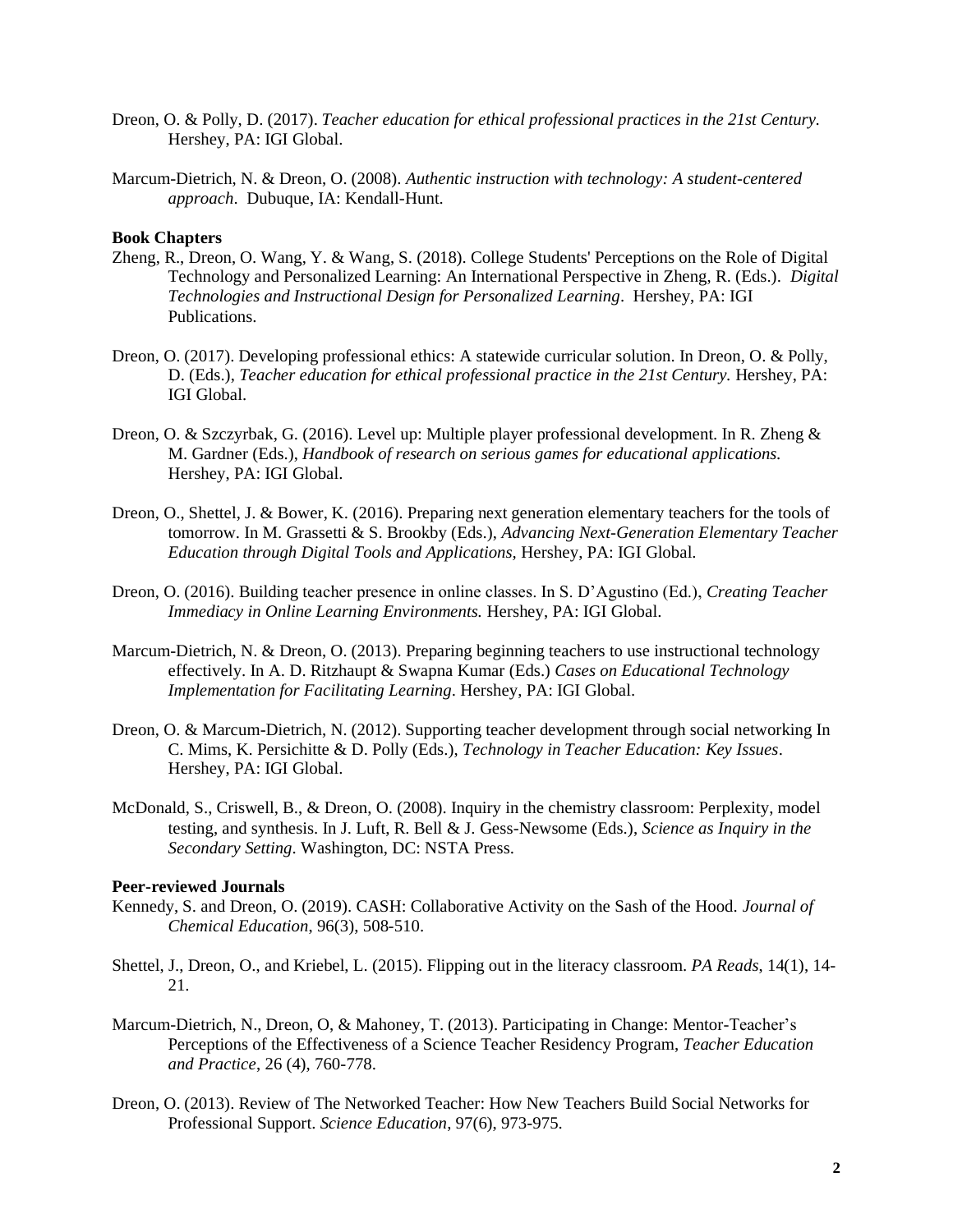- Dreon, O. & McDonald, S. (2012). Being in the hot spot: A phenomenological study of two beginning teachers' experiences enacting inquiry science pedagogy. *Teachers and Teaching: Theory and Practice. 18(3), 297-313.*
- Dreon, O., Landis, J. & Kerper R. (2011). Digital storytelling: A tool for teaching and learning in the YouTube Generation. *Middle School Journal*. 42(5), 4-9.
- Dreon, O. & Marcum-Dietrich, N. (2010). Using technology to support collaboration in Professional Development Schools. *PDS Partners*. 6(2), 4-5.
- Dreon, O. & Marcum-Dietrich, N. (2009). Turning lemons into lemonade: Teaching assistive technology through wikis and embedded video. *TechTrends.* 53 (1), 78-80.
- Dreon, O., & McDonald, S. (2006). Using an online community of practice to foster inquiry as pedagogy amongst student teachers. In S. Barab, K. E. Hay & N. Songer (Eds.), *Making A Difference: Volume I and II - The Proceedings of the Seventh International Conference of the Learning Sciences* Bloomington, IN: Lawrence Erlbaum Associates, Inc.
- Dreon, O. (2006) A study of Physics First curricula in Pennsylvania, *The Physics Teacher* 44 (8).

#### **Editor-reviewed Journals:**

Dreon, O. & Petula, J. (2018) Using technology to scaffold conceptual development. *Online Classroom*. 18(1), 1-7.

Dreon, O. (2017). Taking collaboration seriously. *The Teaching Professor.* 31(7), 1-8.

Dreon, O. & Szczyrbak, G. (2017). Understanding Open Educational Resources. *Online Classroom*.  $17(2)$ , 3-7.

Dreon, O. (2016). Five ways to foster creativity in your online classroom. In *Teaching Strategies for the Online Classroom: A Collection of Articles for Faculty.* Madison, WI: Magna Publications.

Reprinted from: Dreon, O. (2014). Five ways to foster creativity in your online classroom. *Online Classroom* 11(1), 2-3.

Dreon, O. (2015). The top tools for learning. *Distance Education Report Newsletter*, 11(20), 1-2.

#### **Online Publications:**

- Dreon, O. & Pfannenstiel, A.N. (2020, August 3). Spotlight on Open Educational Resource: Introduction. www.academic-leader.com.
- Dreon, O., Redcay, A., & Delle, J. (2020, August 3). Fostering Innovation with a Hands-Off Approach. www.academic-leader.com.
- Dreon, O., Stieha, C., & Redcay, A. (2020, August 3). Adopting Open: Promoting Faculty Interest. www.academic-leader.com.

Dreon, O. (2017, April 17). Literacy Levels among College Students. <https://www.facultyfocus.com/articles/teaching-and-learning/literacy-levels-among-college-students/>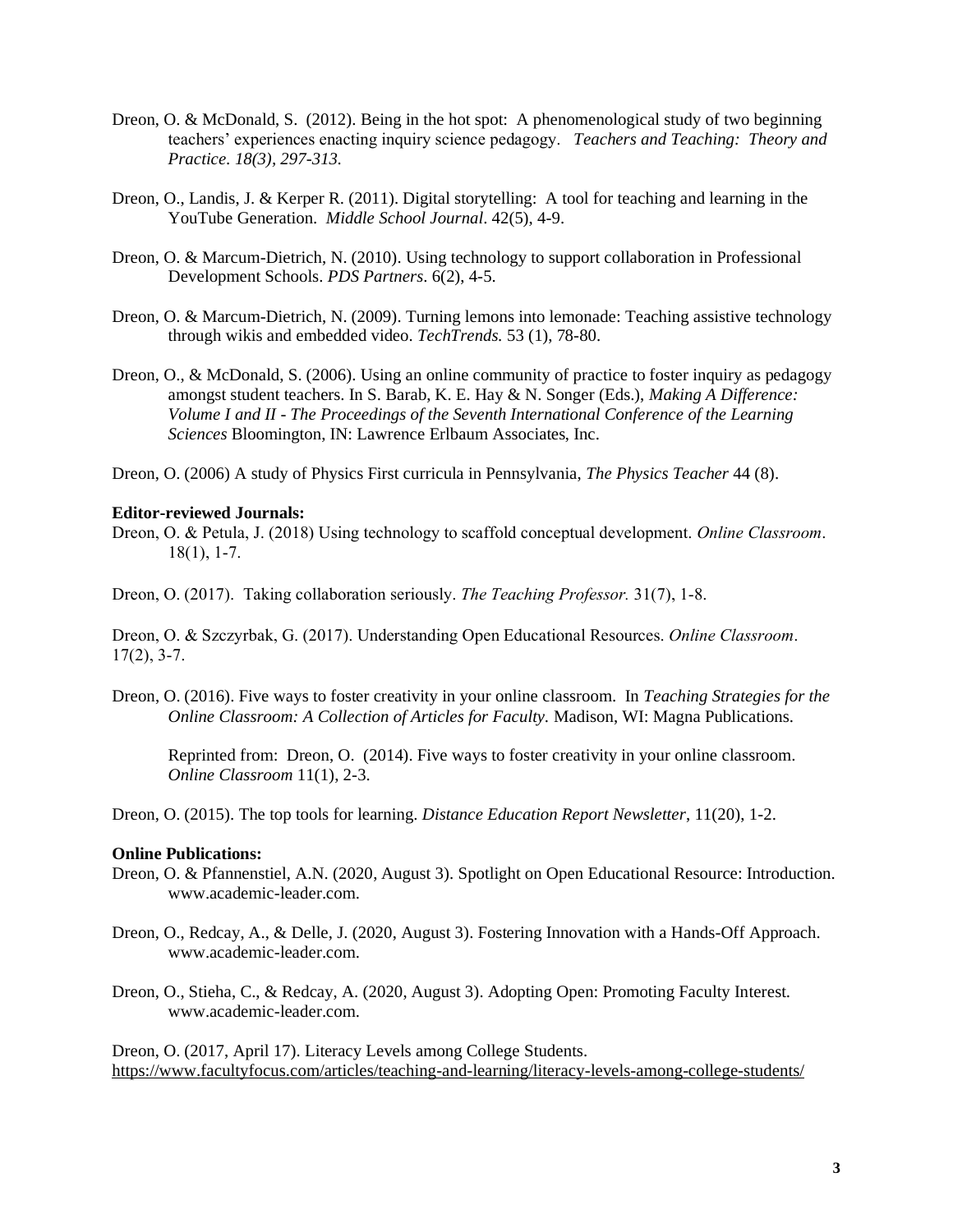- Dreon, O. (2017, August 1). Taking Collaboration Seriously. [https://www.facultyfocus.com/resources/teaching-strategies-techniques/group-work/taking](https://www.facultyfocus.com/resources/teaching-strategies-techniques/group-work/taking-collaboration-seriously/)[collaboration-seriously/](https://www.facultyfocus.com/resources/teaching-strategies-techniques/group-work/taking-collaboration-seriously/)
- Dreon, O. (2016, December 1). Discussion board expectations. <https://www.facultyfocus.com/tools/discussion-techniques/discussion-board-expectations/>
- Dreon, O. & Shibley, I. (2016, November 25). Six Steps to an Effective Learning Environment. <https://www.facultyfocus.com/tools/worksheets-and-checklists/flex-learning-worksheet/>
- Dreon, O. (2016, November 1). Course Netiquette Expectations. <https://www.facultyfocus.com/tools/discussion-techniques/course-netiquette-expectations/>
- Dreon, O. (2014, July 23). Formative Assessment: The Secret Sauce of Blended Success. [https://www.facultyfocus.com/articles/blended-flipped-learning/formative-assessment-secret](https://www.facultyfocus.com/articles/blended-flipped-learning/formative-assessment-secret-sauce-blended-success/)[sauce-blended-success/](https://www.facultyfocus.com/articles/blended-flipped-learning/formative-assessment-secret-sauce-blended-success/)
- Dreon, O. (2013, May 23). Tips for Building Social Presence in your Online Class. [https://www.facultyfocus.com/articles/online-education/tips-for-building-social-presence-in-your](https://www.facultyfocus.com/articles/online-education/tips-for-building-social-presence-in-your-online-class/)[online-class/](https://www.facultyfocus.com/articles/online-education/tips-for-building-social-presence-in-your-online-class/)
- Dreon, O. (2013, Febrary 23). Applying the seven principles for good practice to the online classroom. [https://www.facultyfocus.com/articles/online-education/applying-the-seven-principles-for-good](https://www.facultyfocus.com/articles/online-education/applying-the-seven-principles-for-good-practice-to-the-online-classroom/)[practice-to-the-online-classroom/](https://www.facultyfocus.com/articles/online-education/applying-the-seven-principles-for-good-practice-to-the-online-classroom/)
- Dreon, O. (2013, January 21). Promoting Student Success through Collaboration. [https://www.facultyfocus.com/articles/teaching-and-learning/promoting-student-success-through](https://www.facultyfocus.com/articles/teaching-and-learning/promoting-student-success-through-collaboration/)[collaboration/](https://www.facultyfocus.com/articles/teaching-and-learning/promoting-student-success-through-collaboration/)
- Dreon, O. (2008). Vandalism or an accidental overwrite: A wiki warning. *techLEARNING.com.* Dec 28.

# **PRESENTATIONS**

# **National/International Presentations:**

- Gates, L. & Dreon, O. (2021). *Building a Comprehensive Faculty Mentoring Program from Scratch: Lessons Learned*, Presentation at the annual Leadership in Higher Education Conference, Baltimore, MD.
- Dreon, O., Gates, L., & Mahoney, T. (2020). *Partnering to Build a Shared Understanding of Disposition Assessment*. Presentation at the American Association for Colleges of Teacher Education, Louisville, KY.
- Dreon, O. (2019). *Open Educational Resources: What does the research say?,* Presentation at the annual Leadership in Higher Education Conference, St. Louis, MI.
- Dreon, O. (2019). *Meeting Faculty Where They Are: Promoting Innovative Pedagogy Across Campus*, Presentation at the annual Leadership in Higher Education Conference, St. Louis, MI.
- Dreon, O. (2019). *Humanizing the Online Learning Environment,* Presentation at the annual Distance Teaching & Learning Conference, Madison, WI.
- Dreon, O. (2019). *Collaborating to Foster Collaboration Online*, Presentation at the annual Distance Teaching & Learning Conference, Madison, WI.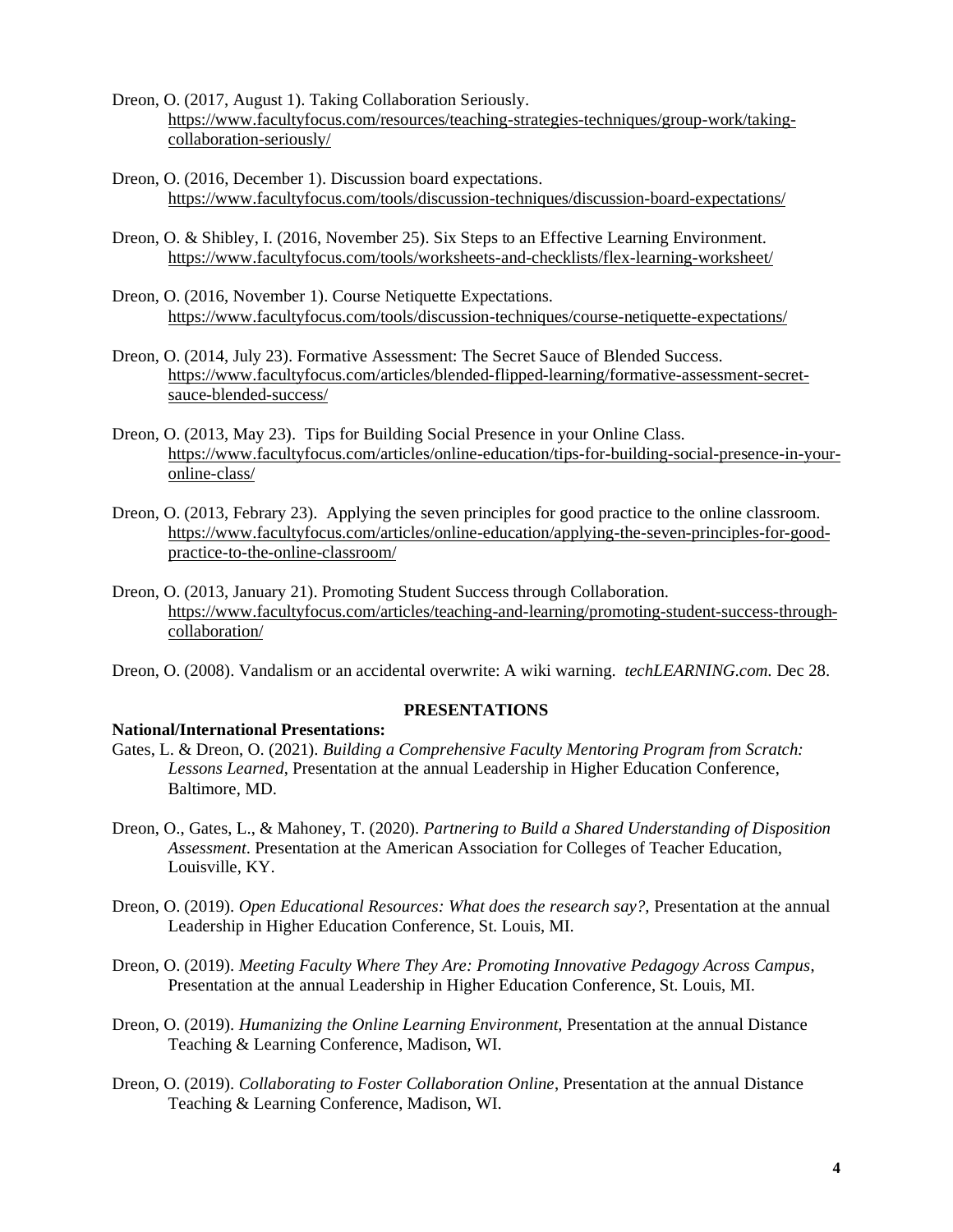- Dreon, O. Mahoney, T. & Ward, J. (2019). *Generative Dispositions: Elaborations on an Educative Approach to Disposition Evaluation in Pre-service Teachers*. Paper presented at the American Association for Colleges of Teacher Education, Louisville, KY.
- Dreon, O. & Smith, J. (2018). *Teaching Digital Citizenship in the Collegiate Snapchat World,* Presentation given at the annual Magna Technology with Technology Conference, St. Louis, MI.
- Dreon, O. (2018). *Engaging and Assessing with Student-Created Videos*, Spotlight presentation at the annual Distance Teaching & Learning Conference, Madison, WI.
- Dreon, O. & Price, C. (2018). *Now What? Advice for New Faculty Developers*, Presentation at the annual Teaching Professor Conference, Atlanta, GA.
- Dreon, O., Ward, J. & Deemer, S. (2018). *Investigating Psychological Constructs in New Contexts: Understanding and Measuring Teacher Efficacy in Online Classrooms*. Paper presented at the American Educational Research Association, New York, NY.
- Deemer, S., Dreon, O. & Ward, J. (2018). *Considering Context: Developing and Validating an Online Teacher Efficacy Scale.* Paper presented at the American Association for Colleges of Teacher Education, Baltimore, MD.
- Dreon, O., Ward, J., & Mahoney, T. (2018). *Development and Implementation of an Educative Approach to Disposition Evaluation.* Paper presented at the American Association for Colleges of Teacher Education, Baltimore, MD.
- Marquez, L. Davis, R., Dreon, O., Spicer, R. & Schreiber, L. (2017). *Assessing General Assessment Across the Curriculum: The Creation, Testing and Implementation of General Education Rubrics at Millersville University*. Presentation given at the Annual Assessment Institute, Indianapolis, IN.
- Josephson, J., Dreon, O. & Murray, S. (2017) *Flipping the Inclusive Classroom: Partnering for Preparation and Innovation.* Presentation given at the annual Council for Learning Disabilities Conference, Baltimore, MD.
- Dreon, O., Shibley, I. & Wilson, T. (2017). *Putting the BLEND in Blended Learning.* Presentation given at the annual Magna Technology with Technology Conference, Baltimore, MD.
- Dreon, O. & Petula, J. (2017). Using Technology to Scaffold Conceptual Development. Presentation given at the annual Magna Technology with Technology Conference, Baltimore, MD.
- Dreon, O. & Shettel, J. (2017). *Tools and Strategies that Promote Deep Engagement with Assigned Readings,* Pre-conference workshop given at the annual Teaching Professor Conference, St. Louis, MI.
- Dreon, O. & Shettel, J. (2017). *Instructional Design for TPACK Development in Preservice Teachers.* Paper presented at the American Educational Research Association, San Antonio, TX.
- Deemer, S., Dreon, O. & Ward, J. (2017). *Online Teaching Efficacy: Informing Preparation through Research*. Paper presented at the American Association for Colleges of Teacher Education, Tampa, FL.
- Dreon, O. & Szczyrbak, G. (2016). *What's up with Open Educational Resources?* Presentation given at the annual Teaching Professor Technology Conference, Atlanta, GA.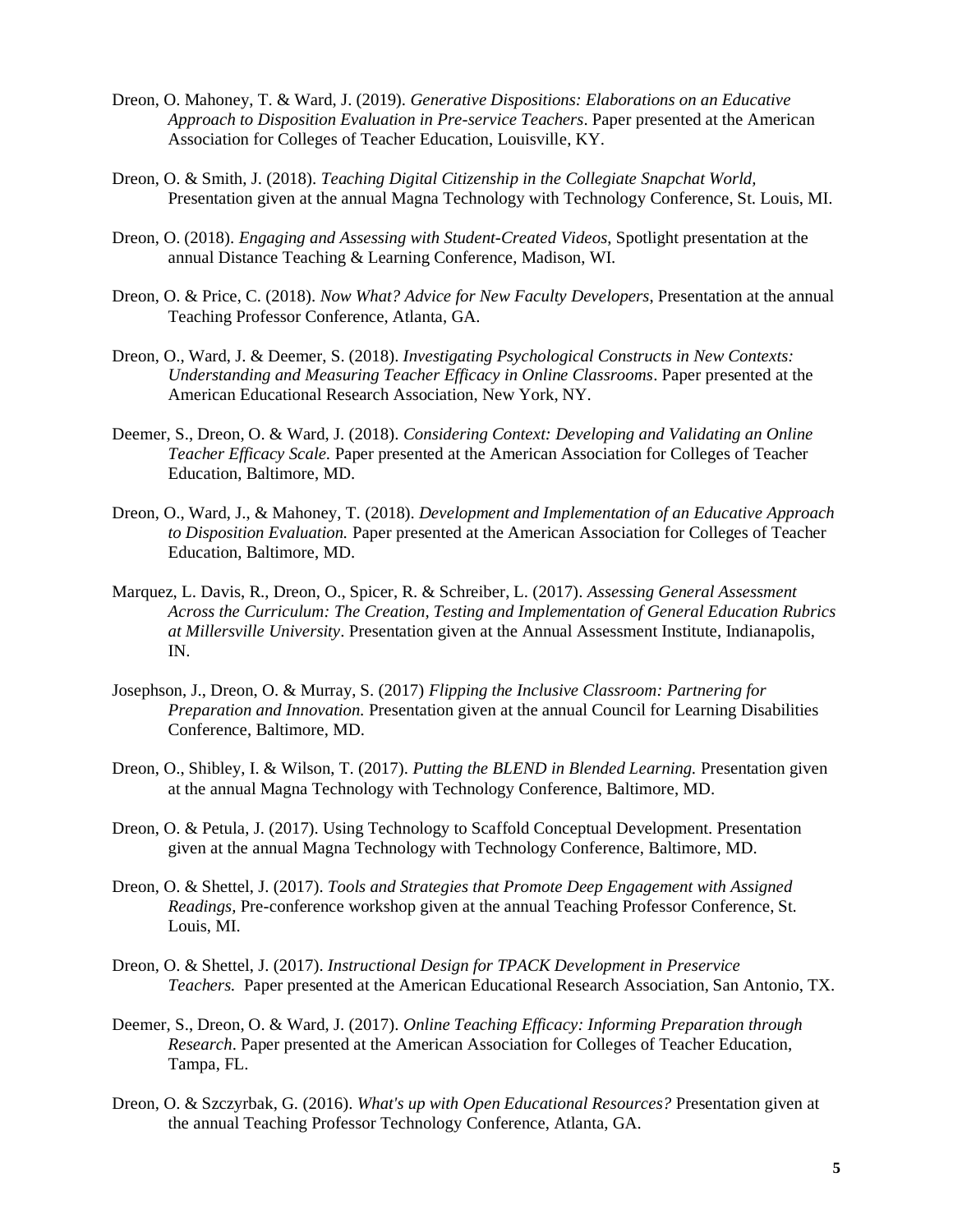- Dreon, O. & Szczyrbak, G. (2016). *Level Up: Including Game Elements in your Online and Face-To-Face Courses.* Pre-conference workshop given at the annual Teaching Professor Technology Conference, Atlanta, GA.
- Penny, C., Dreon, O. & Wilson, J. (2016). *From Classroom Spaces to Learning Spaces.* Panel presentation at the Annual Society of Information Technology and Teacher Education, Savannah, GA.
- Dreon, O. & Penny, C. (2016). *Teacher Preparation for Online Learning: What Should We Be Researching?* Roundtable presentation at the Annual Society of Information Technology and Teacher Education, Savannah, GA.
- Penny, C. & Dreon, O. (2016). *Teach a Better Day - The Apple Watch and watchOS*. Roundtable presentation at the Annual Society of Information Technology and Teacher Education, Savannah, GA.
- Dreon, O. & Shettel, J. (2016). *The Impact of Authentic: How Field Experiences and Authentic Projects Influence TPACK Development*. Paper presented at the Annual Society of Information Technology and Teacher Education, Savannah, GA.
- Dreon, O. & Szczyrbak, G. (2015). *Meeting Faculty Where They Are: Promoting Innovative Pedagogy across Campus*. Presentation given at the annual Teaching Professor Conference, Atlanta, GA.
- Dreon, O. & Marcum-Dietrich, N. (2015). *The Impact of Field Placement Design on Pre-Service Teachers' Self-Efficacy: A Comparative Study*, Paper presented at the annual meeting of the American Educational Research Association, Chicago, IL.
- Dreon, O. & Shettel, J. (2015). *Flipping Out for TPACK*. Paper presented at the American Association for Colleges of Teacher Education, Atlanta, GA.
- Marcum-Dietrich, N., Dreon, O. et al. (2014). *Encouraging And Supporting A Culture Of Scholarly Research In Your PDS Program*, Paper presented at the annual conference of the National Association for Professional Development Schools, Las Vegas, NV.
- Dreon, O. & Marcum-Dietrich, N. (2014). *Self-Efficacy Evolution And Field Placement Design,* Paper presented at the National Association for Professional Development Schools, Las Vegas, NV.
- Griffin, T. & Dreon, O. (2014). *Robust and Effective Technology-Facilitated Course Design*. Invited preconference workshop given at the annual Teaching Professor Conference, Denver, CO.
- Dreon, O., Shibley, I. & Wilson, T. (2013) *Technology for Blended Courses*, Pre-conference workshop given at the annual Teaching Professor Conference, New Orleans, LA.
- Dreon, O. & Wilson, T. (2013). *Tools and Tips for the Beginning Screencaster*, Presentation given at the annual Teaching Professor Technology Conference, Atlanta, GA.
- Dreon, O. & Firestone, M. (2013). *Fostering Creativity through Embedded Content*, Presentation given at the FUSION 2013, the annual users conference for Desire2Learn, Boston, MA.
- Firestone, M. & Dreon, O. (2013). *Get Graphic: Increase Higher Order Thinking with Embedded Organizers*, Presentation given at the FUSION 2013, the annual users conference for Desire2Learn, Boston, MA.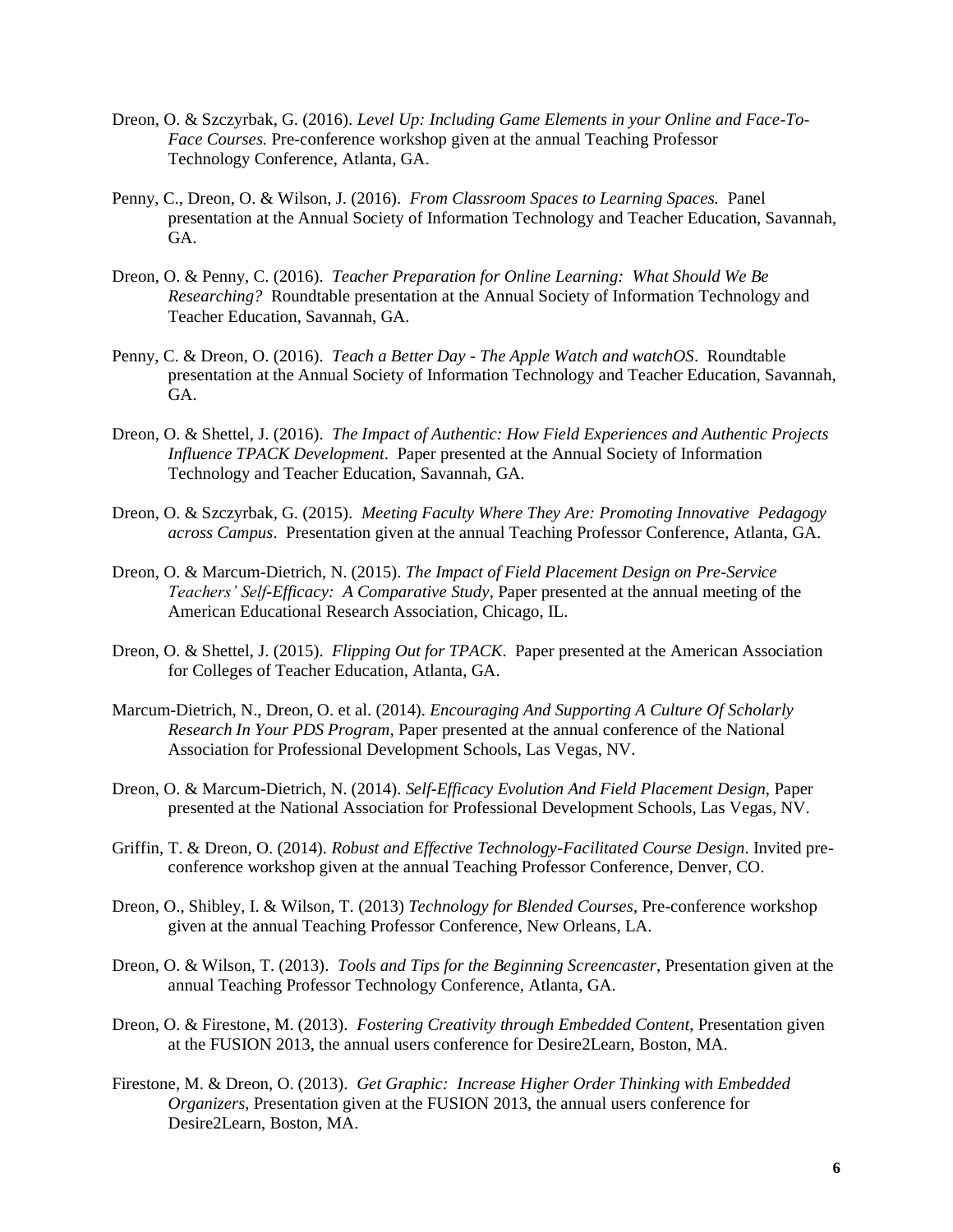- Szczyrbak, G. & Dreon, O. (2013). *Applying Multimedia Principles to Your Online Course*, Presentation given at the FUSION 2013, the annual users conference for Desire2Learn, Boston, MA.
- Dreon, O. & Marcum-Dietrich, N. (2013). *Navigating self-doubt: A PDS journey,* Paper presented at the National Association for Professional Development Schools, New Orleans, LA.
- Marcum-Dietrich, N. & Dreon, O. (2013). *The essential partner: investigating mentors perception of the PDS program*, Paper presented at the annual conference of the National Association for Professional Development Schools, New Orleans, LA.
- Marcum-Dietrich, N., Dreon, O., et al. (2013). *Developing a research community at your institution*, Paper presented at the annual conference of the National Association for Professional Development Schools, New Orleans, LA.
- Marcum-Dietrich, N. & Dreon, O. (2013). *Change through participation: Examining mentor teachers' perceptions of Professional Development Schools*, Paper presented at the annual meeting of the American Educational Research Association, San Francisco, CA.
- Marcum-Dietrich, N. & Dreon, O. (2012). *Participating in change: Mentor-teacher's perceptions of the effectiveness of a science teacher residency program*, Paper presented at the annual meeting of the American Educational Research Association, Vancouver, BC.
- Dreon, O. (2012). *Contemporary STEM teacher education*, Paper panel chaired at the annual meeting of the American Educational Research Association, Vancouver, BC
- Marcum-Dietrich, N. & Dreon, O. (2012). *Implementing a residency-model for science teacher preparation*, Poster presented at the annual conference of the National Association for Research in Science Teaching, Indianapolis, IN.
- Marcum-Dietrich, N. & Dreon, O. (2012). *Supporting teacher development through social networking*, Paper presented at the annual conference of the National Science Teachers Association National Conference, Indianapolis, IN.
- Dreon, O. & Marcum-Dietrich, N. (2012). *Supporting teacher development through social networking*, Paper presented at the annual meeting of the American Association of Colleges for Teacher Education, Chicago, IL.
- Dreon, O. Labant, J. & Schaeffer, S. (2011). *Developing global awareness in young learners through dance*, Paper presented at the annual conference of the National Council for the Social Studies, Washington, DC.
- Marcum-Dietrich, N. & Dreon, O. (2011*). Improving K-12 teacher education: Using a medical school model of learning through apprenticeship*, Poster presented at the annual meeting of the American Association for the Advancement of Science, Washington, DC.
- Dreon, O. & Marcum-Dietrich, N. (2011). *Fostering a unified learning community across a geographically-distributed secondary PDS*, Paper presented at the annual conference of the National Association for Professional Development Schools, New Orleans, LA.
- Bray, J., Dreon, O., Keefer, J., Longenecker, V., & McCarthy, J. (2011). *Evaluating the impact of the iPad in the collegiate learning community*, Paper presented at the annual conference of the Educause Educator Learning Initiative, Washington, DC.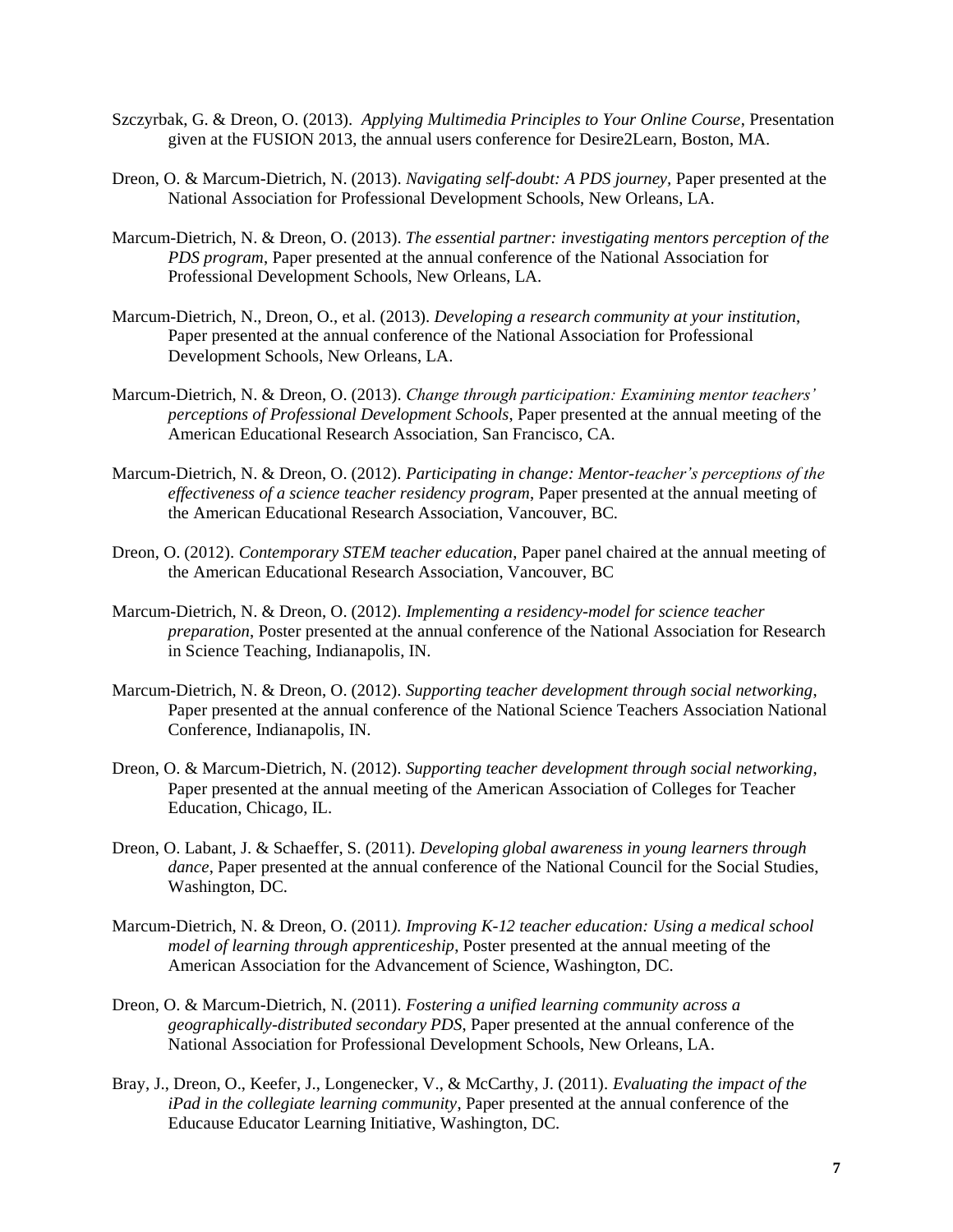- Dreon, O. & Marcum-Dietrich, N. (2010). *The first-year teacher experience: Stories of triumph and challenges*, Paper presented at the annual conference of the National Science Teachers Association National Conference, Philadelphia, PA.
- Dreon, O. & Marcum-Dietrich, N. (2010). *Classroom Symposium: A model of scientific talk*, Paper presented at the annual conference of the National Science Teachers Association National Conference, Philadelphia, PA.
- Dreon, O. & Marcum-Dietrich, N. (2010). *The Ning is the thing: Supporting interns through social networking*, Paper presented at the annual conference of the National Association for Professional Development Schools, Orlando, FL.
- Marcum-Dietrich, N, Dreon, O. & Long, E. (2010). *From theory to action: Year one of a professional development school*, Paper presented at the annual conference of the National Association for Professional Development Schools, Orlando, FL.
- Dreon, O. & McDonald, S. (2010). *New science teachers' descriptions of inquiry enactment*, Paper presented at the annual conference of the American Educational Research Association, Denver, CO.
- Dreon, O. & McDonald, S. (2010). *Being in the hot spot: How beginning teachers' describe their experiences enacting inquiry within the culture of schools?* Paper presented at the annual conference of the National Association for Research in Science Teaching, Philadelphia, PA.
- McDonald, S., Criswell, B., Dreon, O., et al. (2009). *Technology symposium: The impact of video analysis on the development of professional vision in preservice and practicing teachers*, Symposium presented at the annual conference of the National Association for Research in Science Teaching, Orange County, CA.
- Marcum-Dietrich, N., Dreon, O. & Ross, P. (2009). *The first-year teacher experience: Stories of triumph and challenges*, Paper presented at the annual conference of the National Science Teachers Association, New Orleans, LA.
- Dreon, O., Marcum-Dietrich, N, et al. (2009). *Using technology to enhance communication in Professional Development Schools*, Paper presented at the annual conference of the National Association for Professional Development Schools, Daytona Beach, FL.
- Dreon, O. and McDonald, S. (2008). *The development of professional identity through participation in a community of practice*, Paper presented at the annual conference of the National Association for Research in Science Teaching, Baltimore, MD.

# **Regional/State Presentations:**

- Ibrahim, A. & Dreon, O. (2021). *The Value of Partnerships: Assessing Cooperating Teachers' Technology Competencies*. Presentation at the annual teacher education assembly of the Pennsylvania Association of Colleges and Teacher Educators, Hershey, PA.
- Rush, L., Gull, C., Mercier, A. & Dreon, O. (2021) *Infusing Ethics into UW Preservice Teacher Education: An Intentional Curricular Approach.* Presentation at the Wyoming Education Summit, Laramie, WY.
- Dreon, O. (2021). *What YouTube Can Teach Us About Educator Ethics*, Invited presentation at 2021 Summer Law, Leadership, and Ethics Conference, University of Wyoming, Laramie, WY.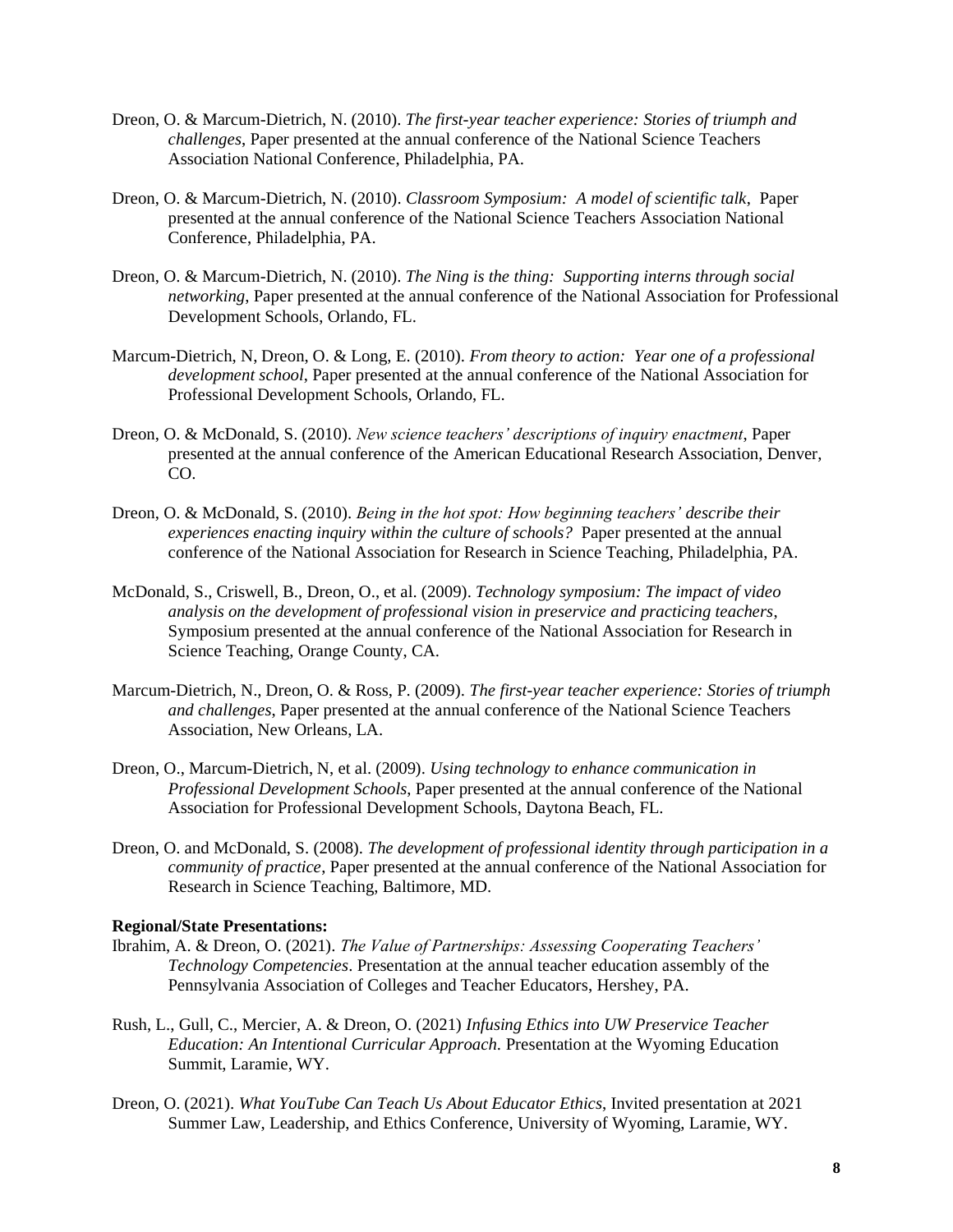- Dreon, O. & Shettel, J. (2018). Turning the Corner with 360-Degree Feedback, Presentation given at Lancaster Learns, Lancaster, PA.
- Shettel, J. & Dreon, O. (2017). *Close Reading in the Collegiate Classroom,* Presentation given at Lancaster Learns, Lancaster, PA.
- Dreon, O. & Szczyrbak, G. (2017). *Are You OK with OER?* Presentation given at the annual PASSHE Virtual Conference, Harrisburg, PA.
- Dreon, O, Wright, T, Brooks, S. & Ward, J. (2016). *Peers, Predators and the Open Seas: Helping Doctoral Students Navigate the Waters of Scholarly Literature*. Presenation given at the PASSHE Doctoral Summer Symposium, Millersville, PA.
- Dreon, O. (2016). *Principles of Good Instruction: Applying Chickering and Gamson Online.* Presentation given at Lancaster Learns, Lancaster, PA.
- Dreon, O., Macaulay, L, Edgell, L. & Mulnix, A. (2015). *Lancaster Learns: Collaborating for Professional Development,* Presentation given at Innovations in Faculty Development Symposium, Shippensburg, PA.
- Dreon, O. & Szczyrbak, G. (2015). *Game On: Faculty Development through Gaming,* Presentation given at Innovations in Faculty Development Symposium, Shippensburg, PA.
- Dreon, O. & Szczyrbak, G. (2015). *Applying Multimedia Principles to Online Learning Objects,*  Presentation given at Lancaster Learns, Lancaster, PA.
- Szczyrbak, G., Dreon, O. & Davis, L. (2014). *Supporting Multimedia Learning in Library Spaces with Peer Tutors and Communitities of Practice*. Presentation given at the Annual Conference of the Pennsylvania Library Association, Lancaster, PA.
- Ward, J., Hanich, L., Dreon, O. & Wright, T. (2014). *Teacher Reflection after No Child Left Behind – What Has Changed? What Can We Do?* Presentation at the annual teacher education assembly of the Pennsylvania Association of Colleges and Teacher Educators, Hershey, PA.
- Dreon, O. (2014). *Examining Teacher Efficacy in Online Learning Environments.* Presentation at the Pennsylvania Association for Supervision and Curriculum Development Annual Conference, Hershey, PA.
- Marcum-Dietrich, N. & Dreon, O. (2014). *FLIP not Flop: A How-To-Session for Successfully Flipping Your Classroom,* Pennsylvania Science Teachers Association State Conference**,** State College, PA
- Marcum-Dietrich, N. & Dreon, O. (2014). *Get OUTSIDE: Encouraging "digital natives" to explore nature using technology as a field-based tool,* Pennsylvania Science Teachers Association State Conference**,** State College, PA
- Dreon, O. & Shettel, J. (2014). *Flipping for TPACK*, Presentation given at the Pennsylvania Educational Technology Expo & Conference, Hershey, PA.
- Dreon, O., Shettel, J., Hallock, V., Rissinger, C., Gwynn, D., Transue, M., … Kriebel, L. (2014). *A Flipped Classroom Partnership Model*, Presentation given at the Pennsylvania Educational Technology Expo & Conference, Hershey, PA.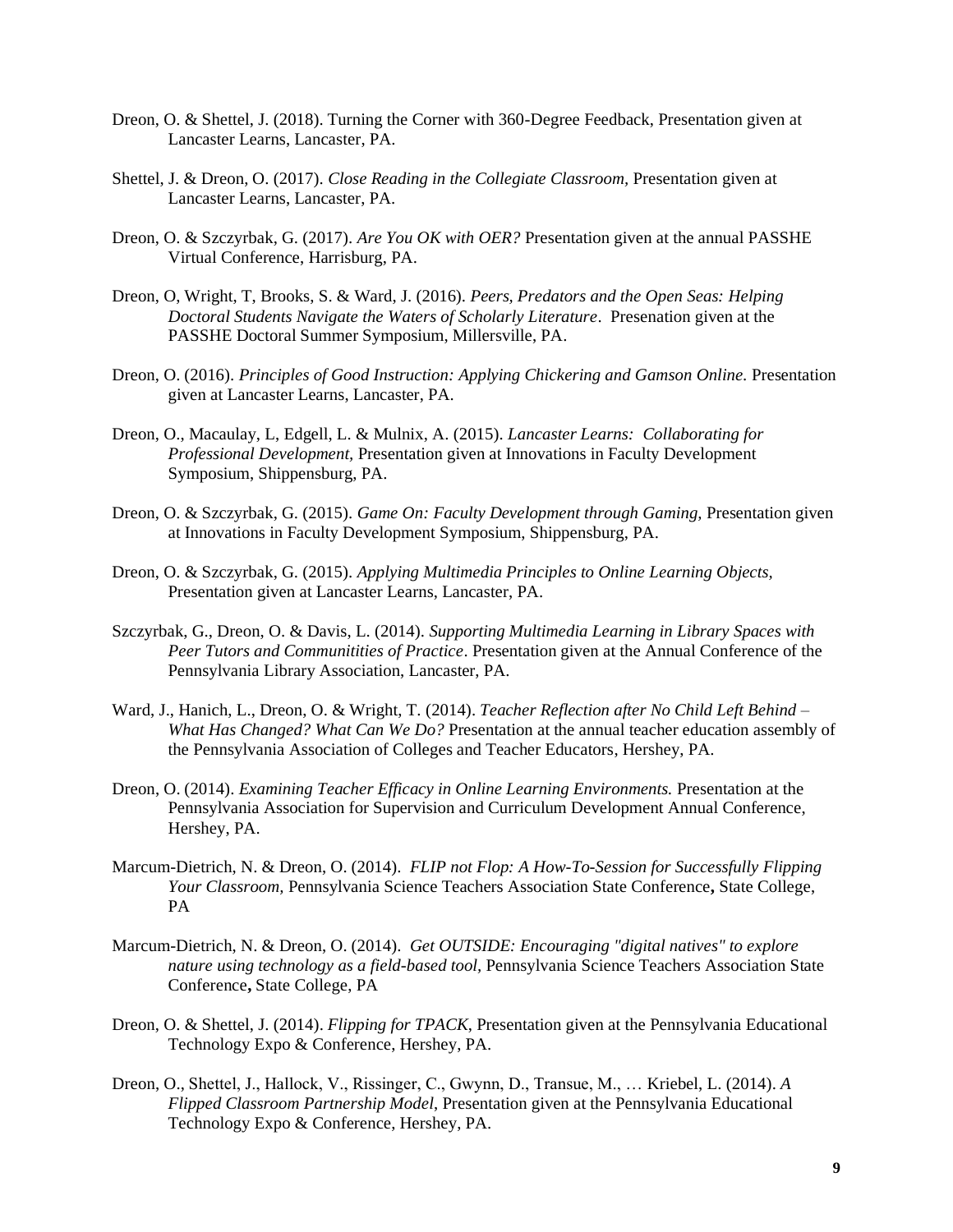- Kriebel, L., Shettel, J., Dreon, O., Lurie, J. & Morning, D. (2014). *Flipping Out in the College Classroom*, Presentation given at the Pennsylvania Educational Technology Expo & Conference, Hershey, PA.
- Dreon, O. & Firestone, M. (2013). *Fostering Creativity through Embedded Content*, Presentation given at the IGNITE 2013, the regional users conference for Desire2Learn, Lancaster, PA.
- Dreon, O. & Marcum-Dietrich, N. (2013). *iPad Apps for the science classroom*, Pennsylvania Science Teachers Association State Conference**,** State College, PA
- Marcum-Dietrich, N. & Dreon, O. (2013). *Inquiry Science Teaching: There's an App for That*, Pennsylvania Science Teachers Association State Conference**,** State College, PA
- Dreon, O. & Marcum-Dietrich, N. (2012). *iPad apps for the science classroom*, Pennsylvania Science Teachers Association State Conference**,** Hershey, PA
- Marcum-Dietrich, N. & Dreon, O. (2012). *Science Demonstrations*, Pennsylvania Science Teachers Association State Conference**,** Hershey, PA
- Ward, J., Richardson, S., Wright, T. & Dreon, O. (2012). *The PDE Teacher Evaluation Project and student teaching*, Paper presented at the annual teacher education assembly of the Pennsylvania Association of Colleges and Teacher Educators, Hershey, PA.
- Dreon, O., Angelo, C. & Sheppeard, S. (2011). *An introduction to the PA Educator Ethics and Conduct Curriculum*, Paper presented at the annual teacher education assembly of the Pennsylvania Association of Colleges and Teacher Educators, Hershey, PA.
- Dreon, O., Angelo, C. & Sheppeard, S. (2011). *Developing professional ethics: A statewide curricular solution*. Paper presented at the annual conference of the Pennsylvania Association of Colleges and Teacher Educators Teacher Education Assembly, State College, PA.
- Steffy, H., Arp, K., Ahrens, P. & Dreon, O. (2011) *Pennsylvania Professors of Middle Level Education*, Panel discussion organized at the annual professional development institute of the Pennsylvania Middle Schools Association, Lancaster, PA.
- Dreon, O. & Marcum-Dietrich, N. (2010). *Engaging digital natives in an inquiry science classroom*, National Science Teachers Association Regional Conference, Baltimore, MD.
- Dreon, O. & Marcum-Dietrich, N. (2010). *Teaching science in a Web 2.0 world*, National Science Teachers Association Regional Conference, Baltimore MD.
- Dreon, O., McDowell, L., et al. (2010). *Using video to support student teacher reflection and development*, The Pennsylvania Association of Colleges and Teacher Educators Teacher Education Assembly, Hershey, PA.
- Steffy, H., Dreon, O. et al. (2010). *Meeting the needs of the middle*, The Pennsylvania Association of Colleges and Teacher Educators Teacher Education Assembly, Hershey, PA.
- Dreon, O. & Marcum-Dietrich, N. (2010). *Supporting student teacher development through social networking*, The Pennsylvania Association of Colleges and Teacher Educators Teacher Education Assembly, Hershey, PA.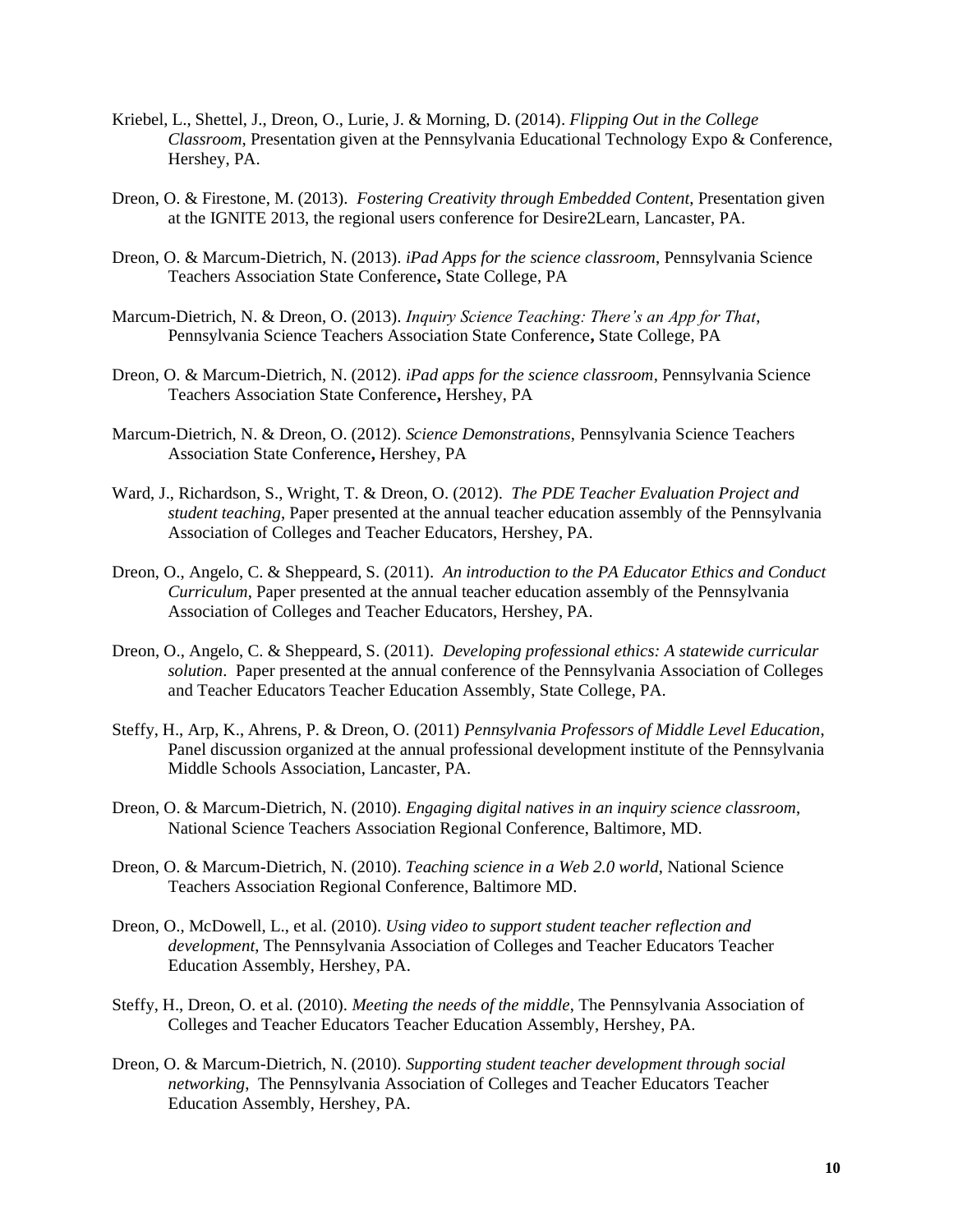- Marcum-Dietrich, N. & Dreon, O. (2009). *Classroom symposium: A model of scientific talk*, STEM Academy for Educators, Manheim Township, PA.
- Dreon, O., Zembal-Saul, C, and McDonald, S. (2009). *Teaching Science in a Web 2.0 World*. One-to-One Computing Conference, Penn State University, State College, PA.
- Dreon, O. & Marcum-Dietrich, N. (2008). *The first year experience panel discussion*, Pennsylvania Science Teachers Association State Conference**,** Hershey, PA.
- Marcum-Dietrich, N. & Dreon, O. (2008). *Science demonstrations: A presentation by Millersville University students*, Pennsylvania Science Teachers Association State Conference**,** Hershey, PA.
- Dreon, O. & Criswell, B (2007). *Mentoring new inquiry-minded science teachers: Lessons from ICISS*, How Students Learn: The Implications of Learning Research for Science Education, Franklin & Marshall College, Lancaster, PA.

#### **Invited Presentations**

- Dreon, O. *Engaging and assessing with student-created videos*. Spotlight presentation at the Distance Teaching & Learning Conference, Madison, WI. August 2018.
- Dreon, O. *Working to do the "right thing:" A Discussion on Educator Ethics .* Keynote presented at the Education Summit at Clarion University of PA, Clarion, PA. August 2017.
- Dreon, O. *Changing space, Changing culture, Changing practice.* Keynote presented at the Annual SoTL Conference at University of Findlay, Findlay, OH. May 2016.
- Dreon, O. *Changing space, Changing culture, Changing practice.* Keynote presented at the Annual Faculty Technology Showcase at Bloomfield College, Bloomfield, NJ. January 2016.
- Dreon, O. Changing space, Changing practice, Changing culture. Keynote presentation at Teaching Professor Technology Conference, New Orleans, LA. October 2014.
- Dreon, O. "Web 2.0: New opportunities for learning through collaboration." Summer Gifted Workshop, Millersville University, Millersville, PA. June 2010.
- Dreon, O. "Being in the hot spot: The experiences of beginning teachers enacting inquiry pedagogy." Science Education Colloquium, Pennsylvania State University, State College, PA. September 2008.
- Dreon, O. & Beabout, B. "Navigating the dissertation process." Qualitative Research symposium, Pennsylvania State University, State College, PA. April 2008.
- Dreon, O. "Structured inquiry in the elementary science classroom." Guest lecture ELED 361, Millersville University, March 2008.

#### **Undergraduate Courses:**

# **COURSES TAUGHT**

EDFN 320: Instructional Technology in Elementary Education

ELED 361: Teaching Science in Elementary Schools

EDFN 330: Instructional Technology Design and Assessment

EDSE 321: Current Issues in Secondary Education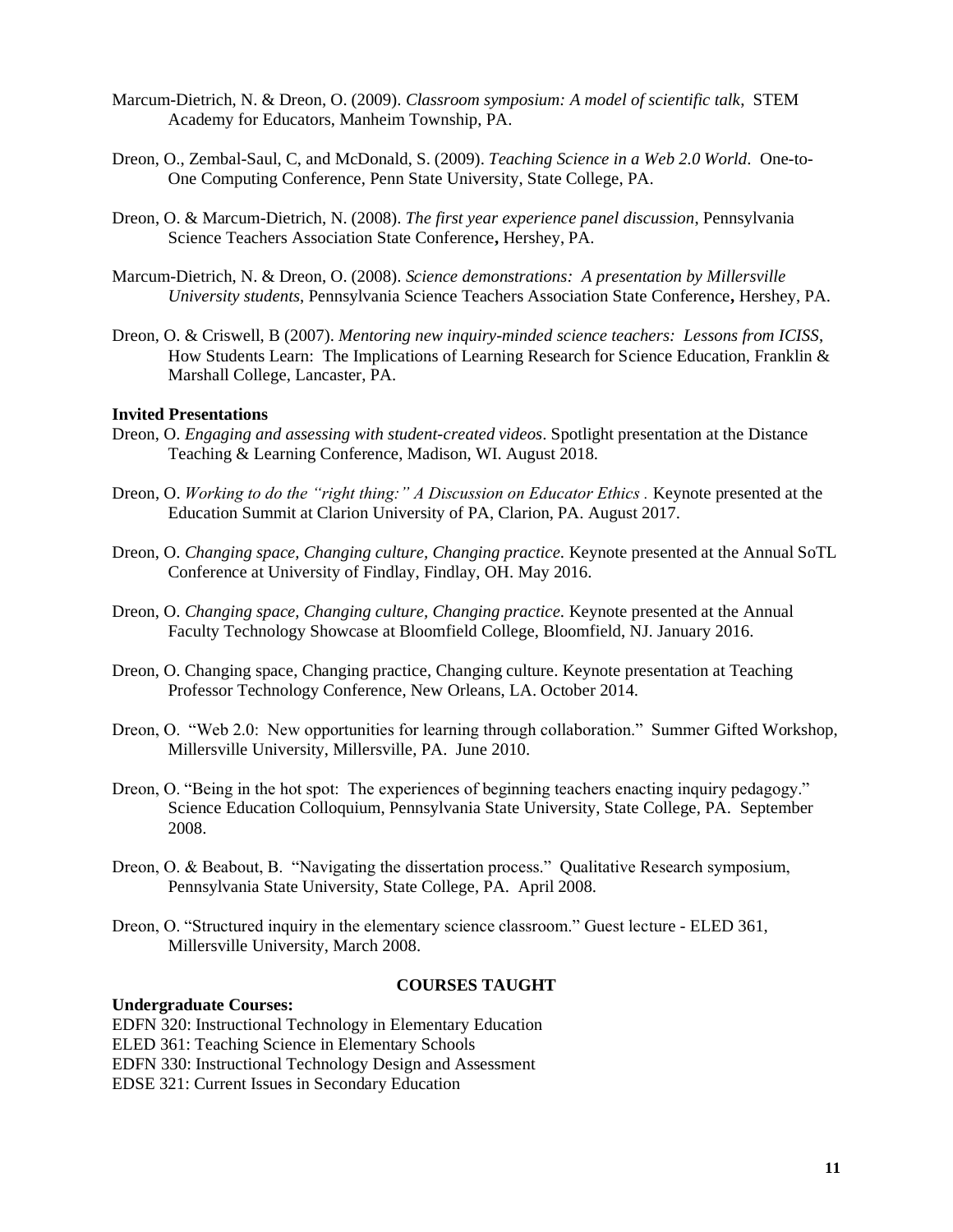### **Graduate Courses:**

EDFN 520: Instructional Technology in Elementary Education EDFN 530: Instructional Technology Design and Assessment ACTE 630: Current Technology for Online Instruction ACTE 632: Online Learning Environments ACTE 635: Instructional and Curricular Design for Online Teaching ACTE 699: Inquiry for Teaching and Learning

# **Doctoral Courses:**

ELPP 828: Emergent Technologies and Instructional Practices

### **University:**

# **UNIVERSITY SERVICE**

**General Education Review Committee,** reviews curriculum and policies related to General Education. August 2021 – present.

**Online Learning Advisory Council,** advises university on state of online programs. August 2016 – August 2020.

**Advisory Council for Technology,** advise the University Cabinet regarding Information Technology issues, determine university technology priorities. August 2016 – May 2019.

**Academic Council for Technology**, recommend policies and procedures related to support of IT services, provide a campus wide perspective for technology issue resolution. August 2016 – May 2019.

**Graduate Course and Program Review Committee,** examines and approves graduate courses on campus. October 2015 – Present.

**Undergraduate Course and Program Review Committee,** examines and approves undergraduate courses on campus. September 2012 – May 2021. Positions held: UCPRC Chair: 2015- Present. FYI Sub-committee Chair: 2013-2015.

**Education Librarian Search Committee,** represented department on university-wide search committee. October 2015- May 2016.

**Digital Media Writing Search Committee,** acted as an external member of the English department search. October 2015- May 2016.

**Director of Online Learning Search Committee**, served on university-wide search for new administrative position. September 2014- April 2015.

**Academic Outcomes and Assessment Committee,** guides assessment of university coursework to finetune instructional delivery and service performance. September 2011 – Present.

**Academic Standards Committee**, serves as court of appeals for undergraduate students dismissed due to failure to meet academic standards. September 2011- August 2017.

**Community of Digital Innovators committee,** plans professional development sessions to help faculty learn digital skills. January 2011- August 2013.

**University Honors College Committee,** oversees Honors College procedures and approve Honors College courses. September 2010 – May 2013.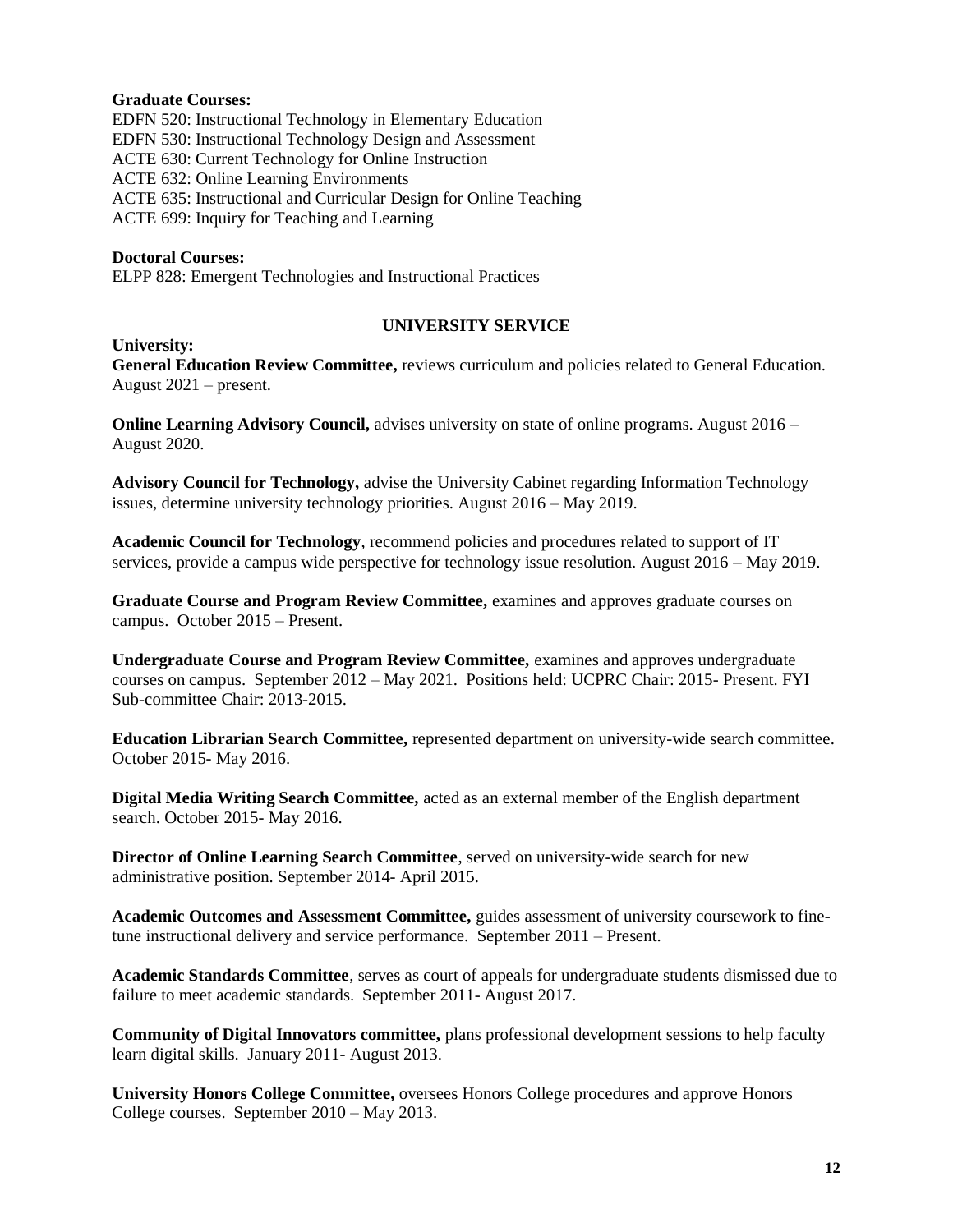**Common Reading Committee,** selects text for freshman reading program and plan associated events. March 2010 – May 2013.

**School of Science and Mathematics Dean search committee,** represented School of Education and interviewed dean candidates. Spring 2008.

# **School of Education:**

**Education on Location: National Issues at Home committee,** organizes week-long event that partners the School of Education with local groups to discuss national issues. April 2011- Present.

**School of Education curriculum committee,** oversees the development and approval of School of Education courses. August 2008 – May 2012.

**Professional Development School committee,** coordinates with local school districts on creation of PDS initiative. September 2008 – August 2015.

**Act 49-2 Middle Level Committee,** collaborated with university faculty in the development of middle level teacher preparation program. April 2008 – August 2009.

### **Educational Foundations:**

**Graduate Coordinator, Master of Education in Assessment, Curriculum and Teaching,** August 2015 – Present.

**Search committee,** part of department team leading new faculty hiring. September 2010 – May 2011. September 2013 – May 2014.

# **Special individual assignments:**

**Assistant to the Dean:** Assisted dean with programmatic assessments within the College of Education and Human Services. 2017-2018 Academic Year

**Director, Center for Academic Excellence:** Facilitates resources and programs to assist faculty with their professional development as educators. Fall 2012 – present.

**Coordinator, Digital Learning Studio:** Provides support for student and faculty creating technologyrich classroom projects. Fall 2009 – Spring 2017.

**Assistant to the Dean:** Assisted dean with Instructional Technology innovations within the School of Education. 2009-2010 Academic Year

**Millersville Self-Study**, participated in focus group assess campus climate. February 2009.

**School of Science and Mathematics Dean search committee,** represented School of Education and interviewed dean candidates. Spring 2008.

# **PROFESSIONAL SERVICE**

**Conference Advisor, Magna Teaching with Technology Conference,** 2017-2018. Advises planning and organization of an international teaching and learning conference..

**Conference Chair, Magna Teaching with Technology Conference,** 2016-2017. Support the planning and organization of an international teaching and learning conference.

**Advisory Board, Teaching Professor Technology Conference,** 2013 – 2016. Oversee planning and organization of an international technology conference.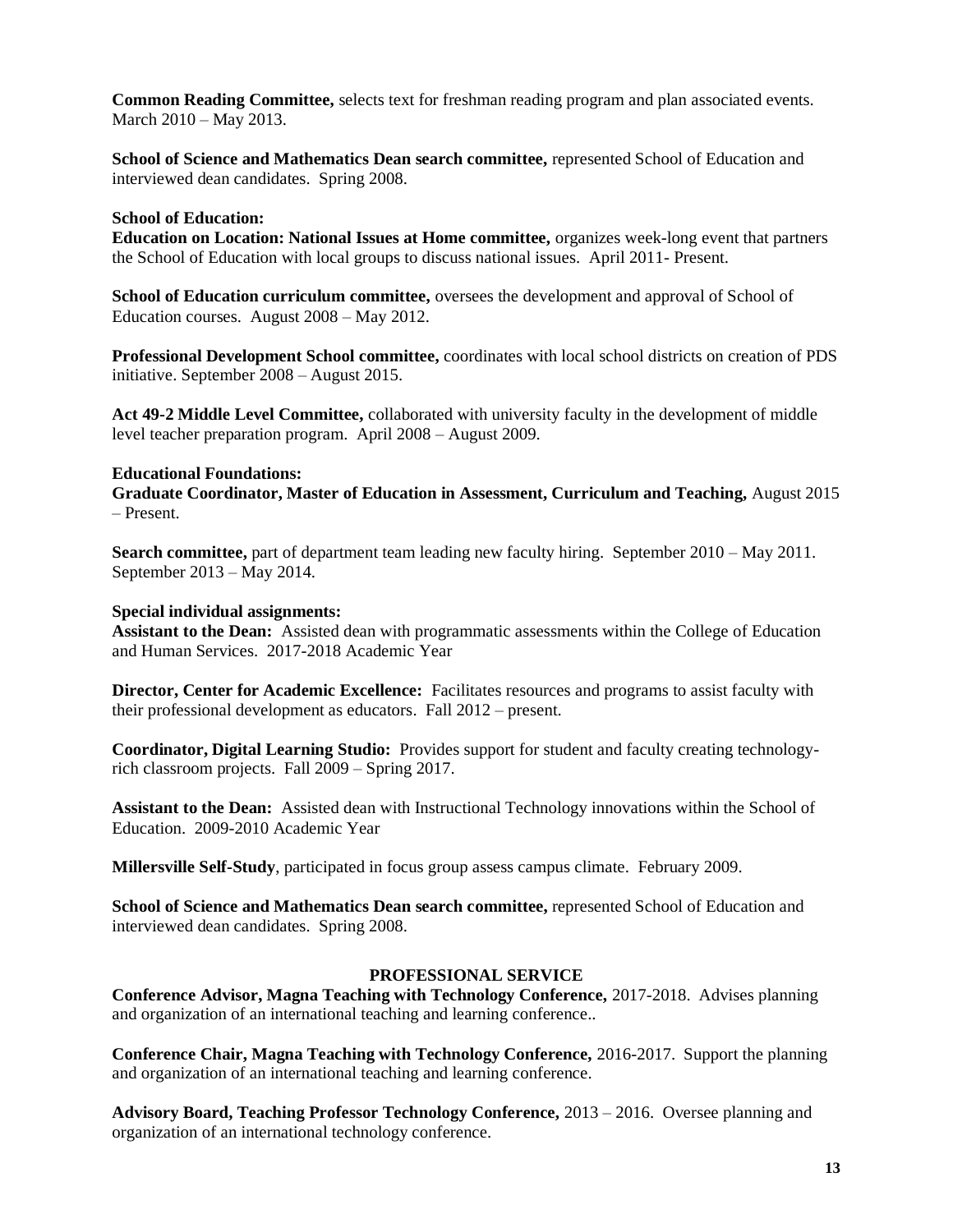**ETS Educator Ethics Advisory Panel**, October 2016. Inform work in the dissemination of ideas, development of innovative resources, and conducting substantive research in the field of educator ethics

**Planning Committee, Lancaster Learns Conference,** 2014- Present. Organize and plan local teachning and learning conference.

**Treasurer, Pennsylvania Professors of Middle Level Education.** May 2010 – Spring 2012. Manages finances and membership information for statewide organization.

**Praxis question editor, Educational Testing Services,** Spring 2009. Developed and assessed science content questions for national teacher exam.

**Judge, Wireless Broadband Education Competition, Fall 2008 – Spring 2011. Assessed quality of** submissions in a national competition where Pre-K -16 educators developed wireless broadband projects for use in classroom settings.

**Educator Advisory Board, TeachersFirst.com.** Fall 2007 – Spring 2012. Advised not-for-profit learning technologies corporation in providing online resources to K-12 classroom teachers.

**Reviewer, National Association for Research in Science Teaching 2008, Baltimore, MD.** Fall 2007. Critiqued conference proposals.

**Article Reviewer, The Physics Teacher,** Spring 2006 - present. Critiqued submissions for publication.

**Article Reviewer, Science Education,** Fall 2005 - present. Critiqued submissions for publication.

**Article Reviewer, International Conference of the Learning Sciences, Bloomington, IN.** Fall 2005. Critiqued conference proposals.

**Beyond Einstein Focus Group, NASA**, **State College, PA**. March 2004. Evaluated curriculum materials developed by space agency.

**Cooperating Teacher**, **Shippensburg University**. Spring 1997, Spring 2005. Assisted in the development of student teachers in physics

**Christa McAuliffe Professional Development Program, Washington DC.** December 2002-2003. Served on national oversight committee that awarded \$250,000 to five state education agencies to develop professional development programs

**Praxis revision committee, Educational Testing Services, Harrisburg, PA**. March 1999. Served on committee of teachers who helped to revise content area exam in physics

**Inservice Instructor, Cumberland Valley School District.** Summer 2002-Present. Taught staff members numerous software applications during summer workshops including PowerPoint, Excel, etc.

**Curriculum Specialist**, **Penn State University-Harrisburg, Harrisburg, PA**. Summer 1997. Studied secondary science curriculum from schools within the Capital Area Intermediate Unit and developed computer database to assist schools in curriculum development